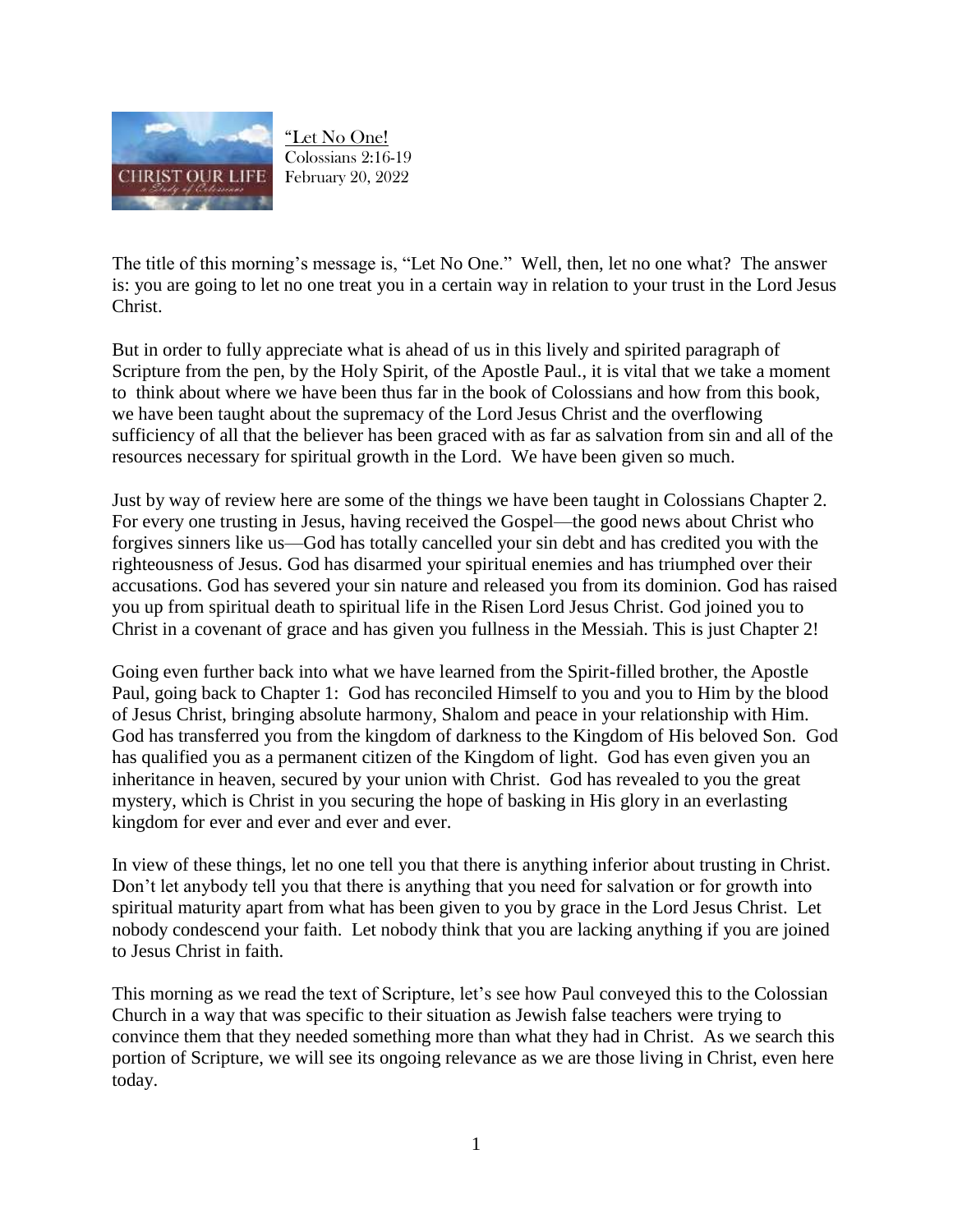Let's see what is here for us in Colossians Chapter 2 and Veres 16 through 19:

<sup>16</sup>**Therefore let no one pass judgment on you in question of food and drink, or with regard to a festival or a new moon or a Sabbath. <sup>17</sup>These are a shadow of the things to come, but the substance belongs to Christ. <sup>18</sup>Let no one disqualify you, insisting on asceticism and worship of angels, going on in detail about visions, puffed up without reason by his sensuous mind, <sup>19</sup>and not holding fast to the Head, from whom the whole body, nourished and knit together through its joints and ligaments, grows with a growth that is from God.**

So here in this paragraph we find the repeated use of the phase LET NO ONE. This was in Verse 16 where Paul said, "Let no one judge you in relation to certain religious requirements," talking about the practices that were related to the practice of Judaism in the Old Testament.

Then Paul went on to say in Vese 18, "Let no one disqualify you" and the sense of it was for them, "Let no one tell you that you are disqualified for anything as it relates to the worship of God and life in Him." Don't let anybody be your umpire, calling balls and strikes. Don't let anybody tell you that you are disqualified from purest forms of worship of the Lord our God.

Here in this paragraph, in what we have read and in what we will continue in into next week to the conclusion of Chapter 2, we are now finally brought face to face with the so-called Colossian Heresy. There have been hints of it all along that this small group of believers in Colossae, this strong church, they were being influenced and even condescended and looked down upon by a certain group, a sect of Judaism, that was found in this small city in the Lycus Valley.

While there are a lot of different conjectures as to just what the Colossian Heresy was, what we can see here from this portion of Scripture, is that it is very, very clear that it was some kind of Jewish Mysticism that they were feeling pressured by. It was very clearly Jewish, because it involved and concerned Jewish festivals and holy days and the dietary regulations of the Old Testament Law of Moses.

We would also understand it to be mystic, because it involved and emphasized visions and even the worship of angels. As we carefully read through the book of Colossians, we will try to discern what was going on with the group that was judging and trying to tell Christians in Colossae that they were disqualified from true worship of God.

Throughout this letter, it would seem that this Jewish sect was tolerant enough of their belief in Jesus as Messiah, but what they were really holding fast to were visionary experiences. Their take was: believe what you want about Jesus being the Messiah, but we have a way to get you access into the very heavenly temple of the Living God. It is with these experiences of these visions that we can help unlock for you so you will really find maturity; that you will really find growth; that you will find explosiveness in your spiritual walk with God. These are the gateway to conquering sin. These will help you into new sources of power.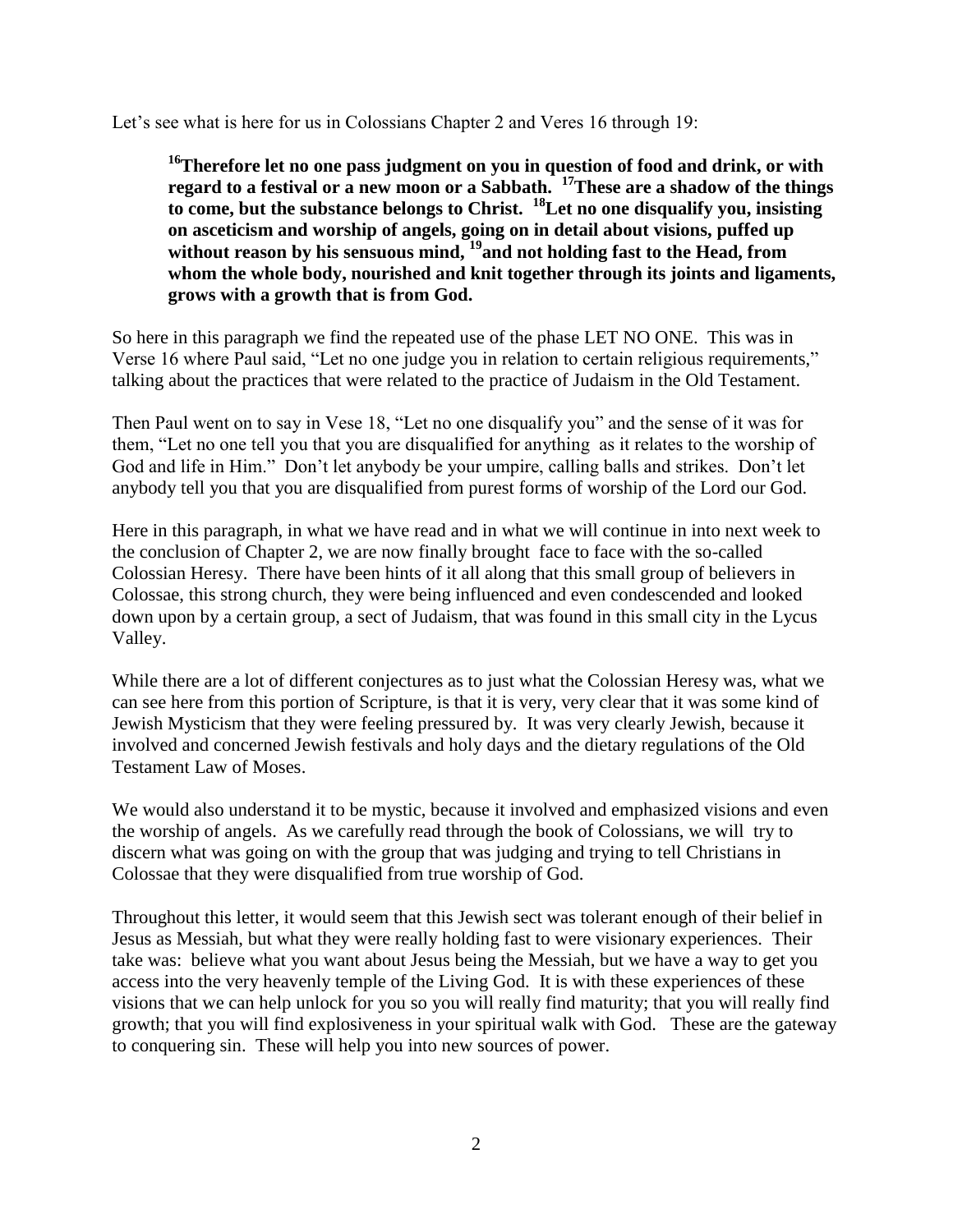So if these false teachers had their way, it would have been with the Colossian believers letting go of their pure devotion to Christ, the One who had all that they needed for their growth and maturity in the faith, and them beginning to hold fast to other things like they were doing, namely mystic visionary experiences.

In all of this, they were detracting from Christ. They were standing in judgment on the believers. If heeded, their influence would have made those young Christians blush with inferiority. Paul addressed this false gospel head on, saying, "Don't let anybody influence you in this way. Don't let anybody pass judgement on you. Don't let anybody tell you that you are somehow disqualified from true experiences of worship from what worship truly is. You have all that you need for salvation and for growth and for pure worship by virtue of your relationship with Christ." Paul addressed and encouraged them on this level.

I don't know how many of us are dealing with Jewish Mystics. It's a fairly diverse place here in Southern California and it may come to pass that you will sometime come across an Orthodox Jew who tells you, "If you want to be right with God, you do need to be practicing the statues of the Law of Moses. You do need to be practicing these festivals." It is possible that you can come across such a person.

Or given the diversity that we are living in, you can come across someone from the nation of Islam, saying, "You need to submit yourself to Sharia Law if you really want to have a breakthrough in your knowledge of the ways of God, and you are disqualified if you don't." Paul would say, "Don't let anybody tell you that you are disqualified. Do you see what we are talking about here? There are so many different manifestation of spirituality in this region that we live in here in Southern California.

Last week Dad and I were in the heart of Los Angeles, California. We were there visiting Kaiser Sunset for a consultation with a doctor. The Kaiser Medical Office is located in the heart of Hollywood, California, and it dominates a whole section of Sunset Boulevard. We were going to the doctor's appointment, and right there adjacent to the doctor's office is an ornate and lavish blue building.

I wondered what it was and upon a closer look, I discovered that it is the epicenter of the Church of Scientology. As we were making our way into that building, there were a couple of impeccably dressed young men with cards inviting us to go in and see a movie presentation, which would have been taking us into the teachings of L. Ron Hubbard and his Dianetics.

Whatever we would have heard had we gone to a such presentation, it would not be encouragement to find your complete and total sufficiency in the grace and in the power of being joined to Jesus. What I know about that cult, that false teaching, is that it would say, "No, no, look within yourself to be your own spiritual guide. That's where you are going to find the way forward into growth and true life."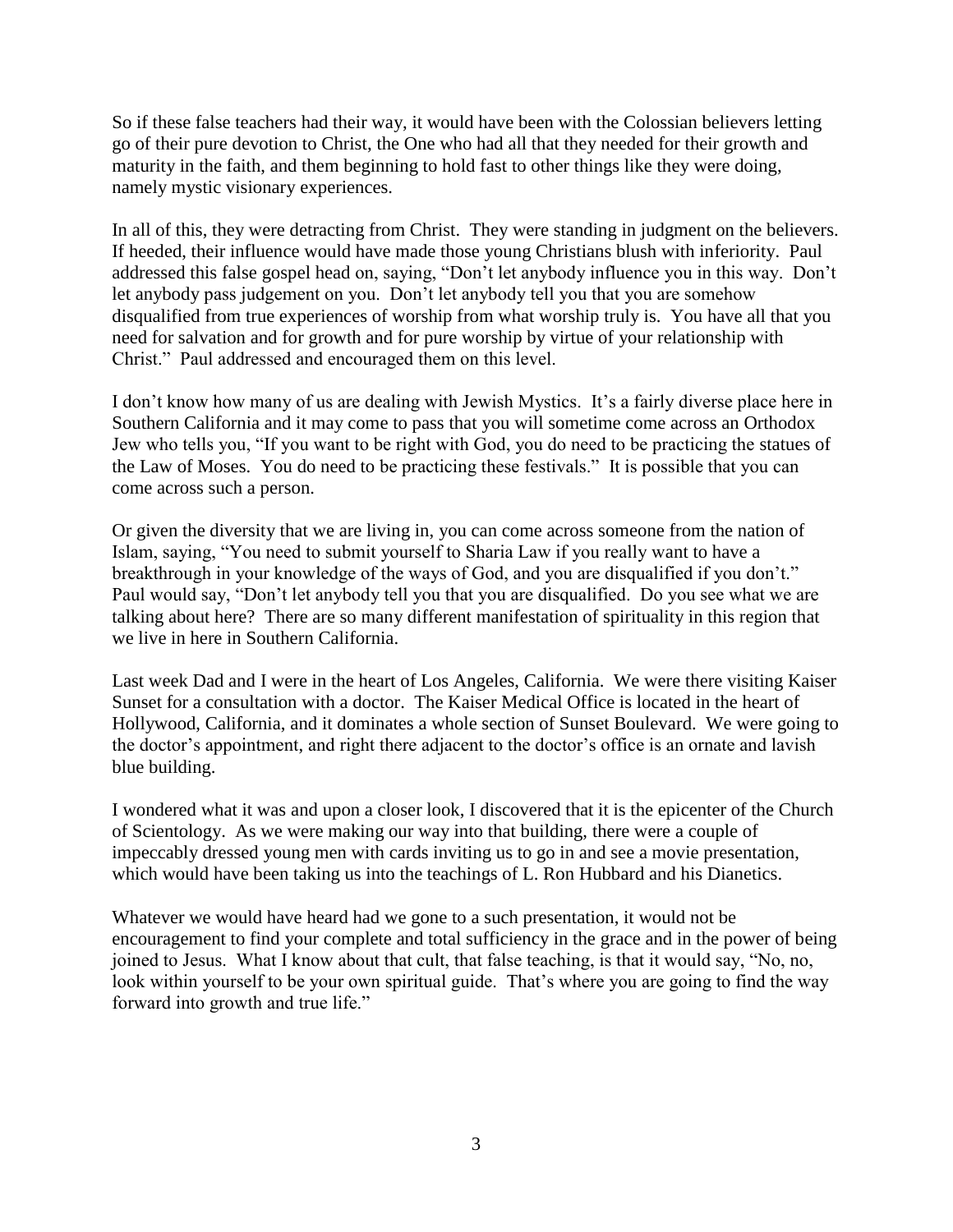There are all kinds of teachings like this everywhere. There are New Age practices that will deemphasize a living union to the Messiah from whom power from God flows into our lives for grace, but what these cults will tell you is that you need meditative practices where you can clear your mind and tap into yourself.

Self-help books tell you to find the power within. There are so many different diverse forms of thought that will not only detract from Christ, but even have some smug condescending attitude toward belief in Jesus.

So many of us can understand the hymn that states, "Prone to wander, Lord I feel it." We need to be seeking the Lord for fresh grace to have the knowledge of the power, grace, love, and goodness—all that we have in Christ—so that we will allow no one to influence us in such a way that we would be led away from the grace uniquely given in Him. Let no one judge your trust in Jesus. Let no one tell you that your are disqualified from anything that relates to the Lord God of All Creation.

Paul was dealing with this in terms of the specifics of what was happening in Colossae and there is so much for us to learn and to be strengthened in by taking a close look at what is here. Along these lines, let's dig into two reasons why we ought not let anyone judge simple trust in Christ and in Christ alone. First:

Let no one judge your trust in Jesus, because:

### **1. True spiritual substance is found in Christ (2:16-17)**

True substance for salvation and growth, it is found in Christ alone—uniquely in our precious Savior. Look at what Paul had to say as we look again into what it says in Verses 16 and 17:

# **<sup>16</sup>Therefore let no one pass judgment on you in question of food and drink**

This is the particular Jewish aspect of the false teaching that was condescending and trying to turn eyes away from Jesus to something else. "Let no one pass judgment on you" in relation to these things, namely into Jewish dietary restrictions, food and drink. Perhaps even having the Nazaret vows, these special consecrations seeking the things of the Lord.

# **<sup>16</sup>Therefore let no one pass judgment on you in question of food and drink, or with regard to a festival or a new moon or a Sabbath. <sup>17</sup>These are a shadow of the things to come, but the substance belongs to Christ.**

What we read in Verse 17 is such an important verse for having and getting a sense of the New Covenant perspective in the understanding of the Old Testament ceremonial and sacrificial system. It was a shadow that was being cast by a certain substance. The substance being found in Christ.

This picture of shadow versus substance is such an important picture that it is restated elsewhere in Scripture in Hebrews Chapter 10 and Verse 1, where we read: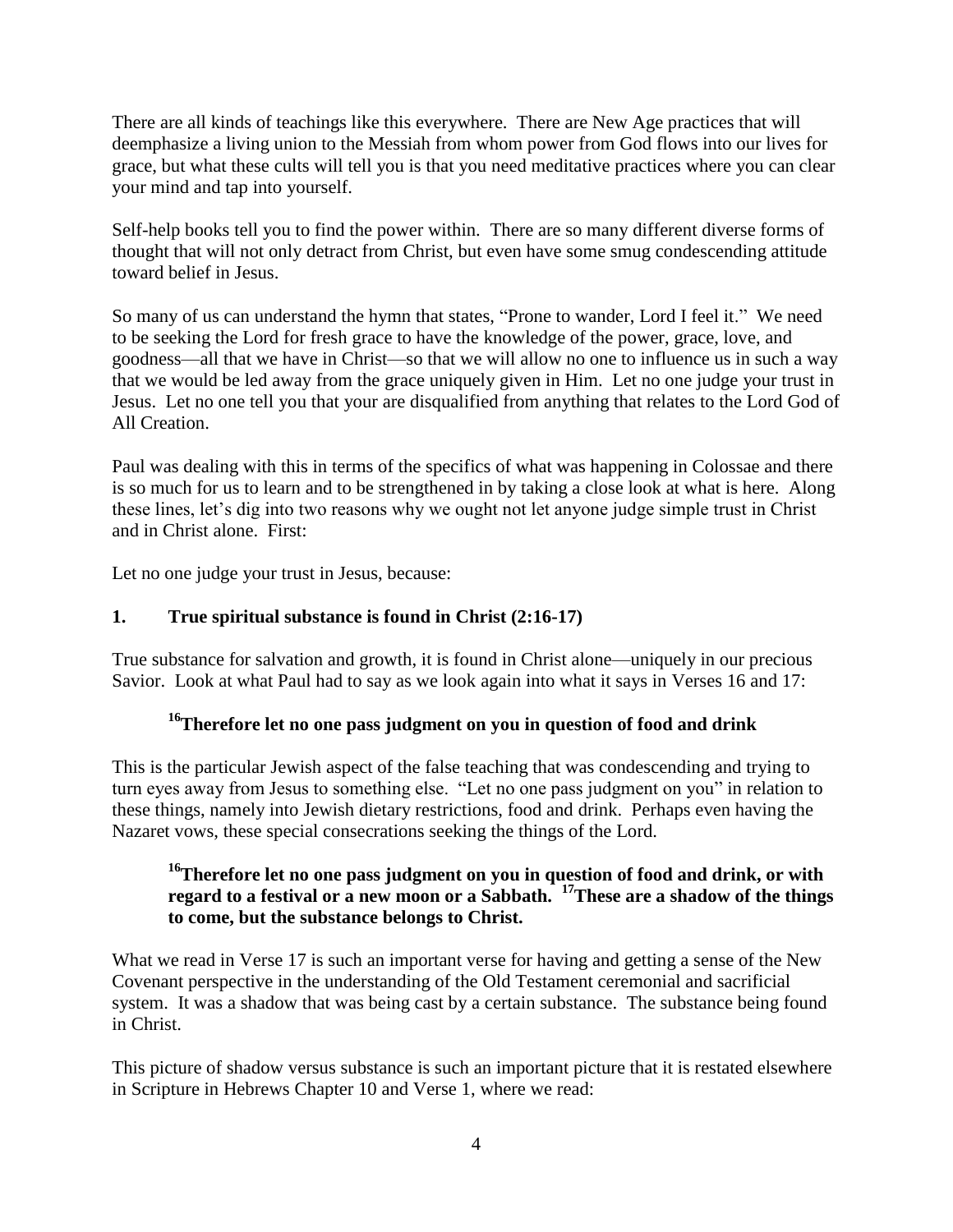# **<sup>10</sup>For since the law has but a shadow of the good things to come instead of the true form of these realities, it can never, by the same sacrifices that are continually offered ever year, make perfect those who draw near**

So we see this same language of shadow versus substance as the Old Testament sacrificial and ceremonial systems were anticipating the One who is the substance and the fulfillment of those things.

There is a difference between a shadow and the object casting the shadow, is there not? They are related to each other. There is the sense in which the shadow indicates that the object, the true form, is close by, but we are not to mistake the shadow for the actual substance. This is the illustration that the Scripture is using talking about how all of the holy days and the festivals were indicating Someone who was coming who is the very, very Living Substance of those things.

Think about it this way with another picture I think helps. Imagine a young woman and she is the wife of a young man who is a soldier in the Unites States Army. This young man is deployed to a zone of combat overseas, so they are separated from each other. While he is away at war, you can find this woman in their home every day, gazing upon pictures of him and thinking about him. She is praying for him. She is writing to him as she is looking at pictures of him.

Then, hallelujah, the battle is concluded and there is victory, and he comes home safely. There he is back in the home again. Wouldn't it be rather strange if this young woman continued giving attention and devotion to the pictures of this beloved man when the beloved man is right there in her home with her? No, give the young man hugs and kisses and have dinner, paying attention to him, because the substance is there.

Likewise, what we have with the coming of Christ, it is the fulfillment of what all of the festivals were pointing to all along. All of the holy days, all of the sacrifices, they are fulfilled in Christ so that if we have Christ, we have the very One that it was all pointing to all along.

So likewise, if you have Jesus you have the very One that the Passover lambs were all pointing to. And because this One came and gave His sacrifice for sin, He was sacrificed for sin once for all and in Christ, we have the manifestation of the One that it was all pointing to all along.

We can understand there would have been some health benefits with some of the food that was restricted back in the Old Testament Law. However, the dietary restrictions were really making the nation of Israel distinct from the pagan nations around them. In Christ, we have our distinctiveness, so you are free to eat ham and bacon to your heart's content, because in Christ we have our distinction in this world, as we are growing in His ways. Christ is our Sabbath rest. Christ is the fulfillment of the Sabbath as we see here in this text.

In Christ all of the striving ceases. He has fulfilled all righteousness for His people. He has brought the forgiveness of sin and when the knowledge of this reaches into our hearts and we understand it, there is a great sense of relaxation and peace because the work is finished. Christ has accomplished it for us.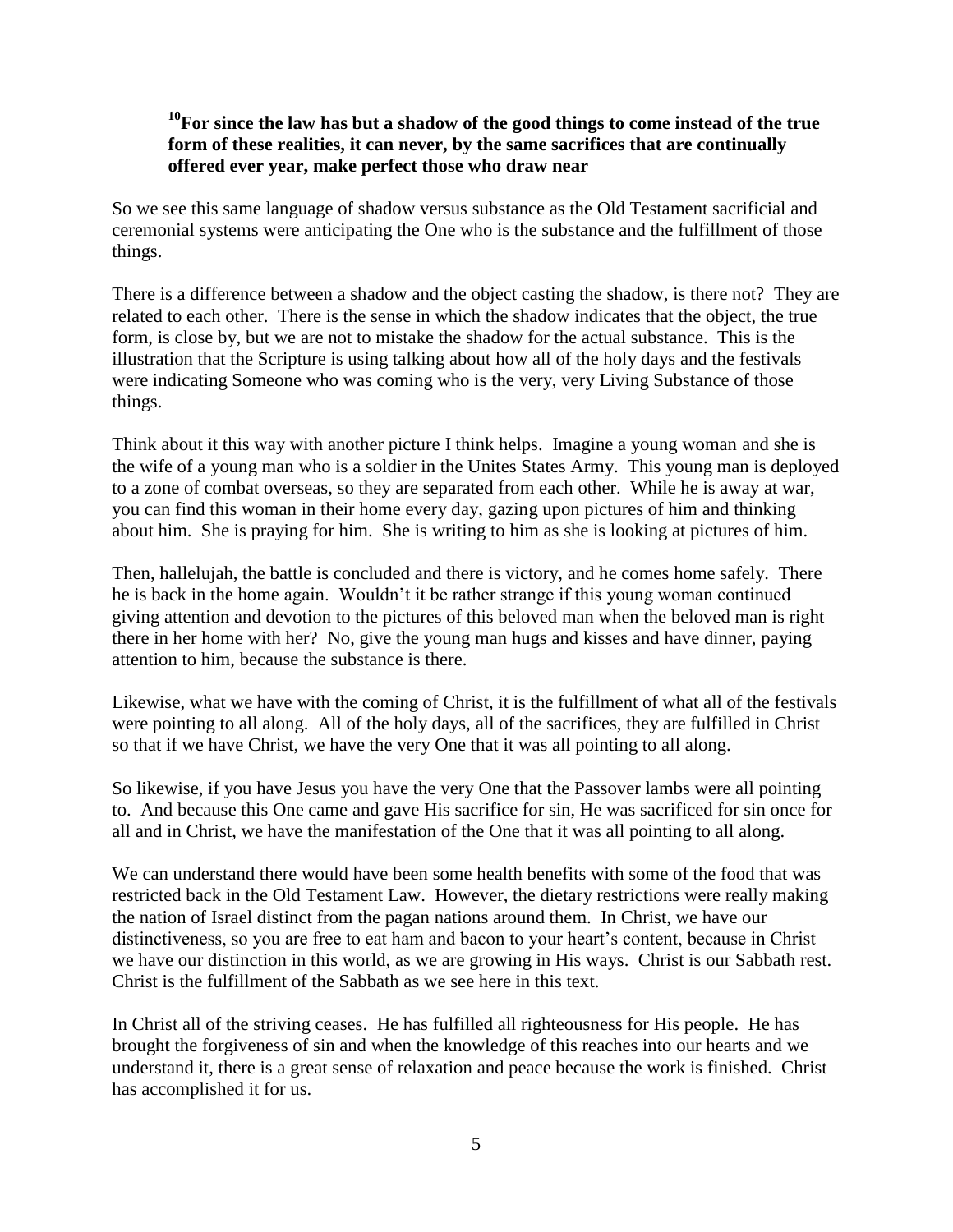In all of these things, if you have an interest in some of the Jewish festivals and you think it would be pretty cool to commemorate a Passover Feast, you can do that but you cannot judge the spirituality of other believers based on whether or not they do it too. You can't make it a test of piety and more importantly, you can't let others judge you based on those practices.

With Sabbath, we look back into Genesis Chapter 2, how God had a day of rest after six days of creating the earth. There is great wisdom in practicing that. I aim to practice that. I don't always pull it off perfectly. Friday is supposed to be my day off and I will let some work come in but as a rhythm of life, there is great wisdom in taking a day just to cease and to rest, reflecting on the good gifts of God.

However, understand the Jewish Ceremonial Sabbath has been fulfilled in Christ. He is our rest. So we cannot make a sabbath a test by which we judge the spirituality of other people or allow ourselves to be judged, because Christ is the essence of it. He is our rest. In Christ, the substance is found. There is such substance in Him, so that our union with Him is what provides us with salvation and all that we are going to need for growing in spiritual maturity.

That is the first aspect of this. We are not to let anybody judge us in relation to various ceremonial practices when we have Christ and are trusting in Him. We move on and see a second point.

Let no one judge your trust in Jesus, first because true substance is found in Christ. Second, let no one judge your trust in Jesus, because:

### **2. True spiritual growth is found in Christ (2:18-19)**

It is by virtue being connected to Jesus that we grow in Christlikeness. So we see that Paul emphasized this as we continue into what it says in Verses 18 and 19:

# **<sup>18</sup>Let no one disqualify you, insisting on asceticism and worship of angels, going on in detail about visions, puffed up without reason by his sensuous mind, <sup>19</sup>and not holding fast to the Head, from whom the whole body, nourished and knit together through its joints and ligaments, grows with a growth that is from God.**

Growth in the Lord comes by virtue of being connected by Christ, not by some mystical vision experience. That is where growth happens. It is through union with Jesus.

These verses take us into the heart of what was happening with the cult in the city of Colossae. At the very heart of what their experience was and what they were trying to press upon this young gathering of believes is that they too needed to have experiences of being caught into another plane, namely visionary experiences. They were going into great detail, going on and on about these things. For them, this was the gateway to true growth in God.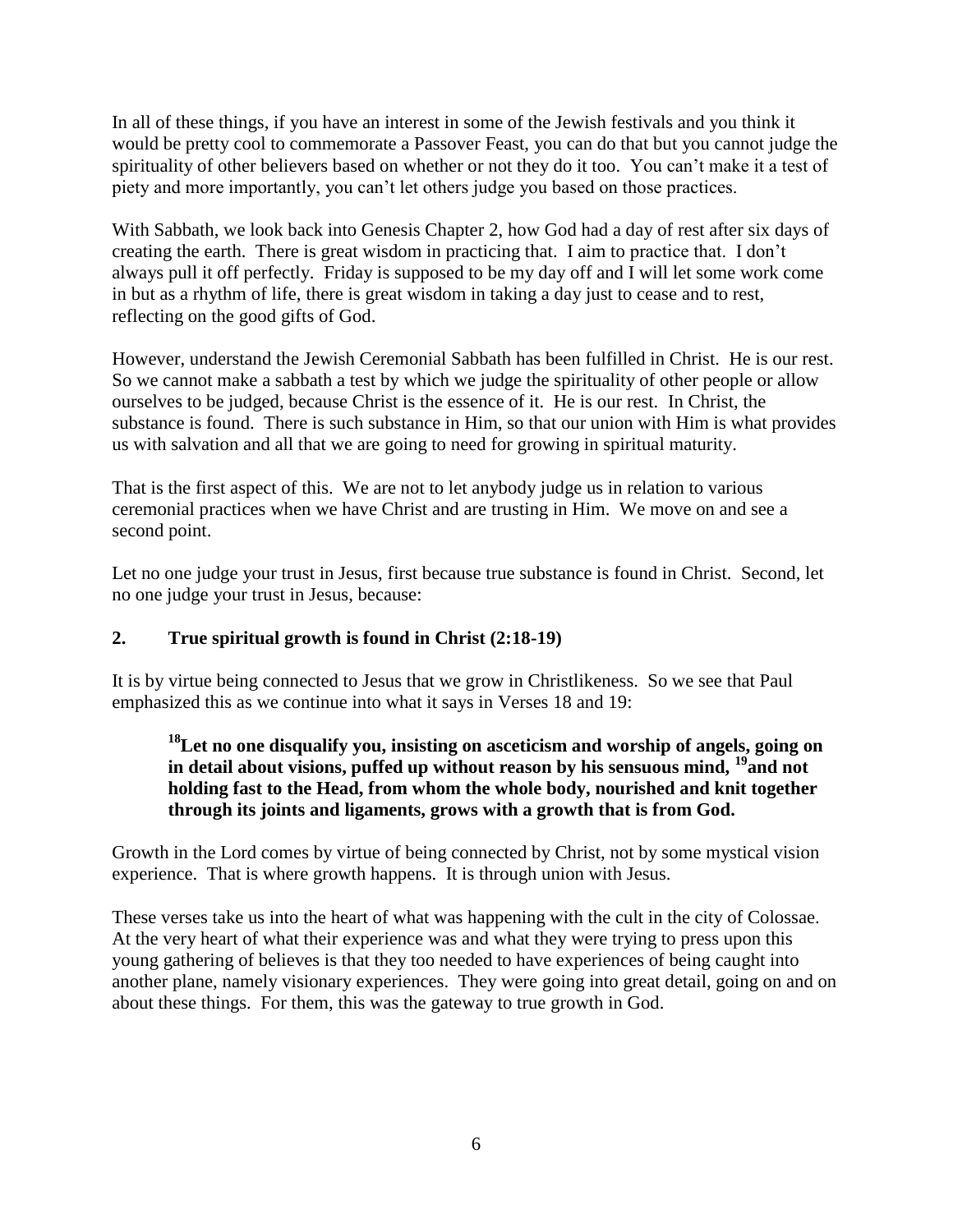Here in this text, we see that these visionary experiences also emphasized asceticism and the worship of angels. Asceticism is a form of self-abasement that denies enjoyment of legitimate gifts that have come from the hand of God as a means to spiritual growth. That self-denial being the means to spiritual growth.

According to this perspective, it is a matter of denying yourself the enjoyment of food, of drink, of sunlight, of fragrances, of blossoms, of comfortable clothing, of comfortable bedding. You could not let these things distract, so you deprive yourself of those things to get yourself radically tuned in to this spirituality.

We see that there were some Jewish groups that believed that this kind of fasting and self-denial was effectual for receiving visions into the heavenly realm. There was a group of Jews called the Essenes and they took extraordinary measures of self-denial like this, seeking to achieve such experiences. It would seem that this Colossian cult was very similar. So it was all about selfdenial and if you were not practicing this self-denial, you were disqualified.

Then this text says that this had to do with worship of angels, so the question is: what did these angels have to do with it? There are two views of what Paul may had in mind when he talked about these visions and the worship of angels.

First, this could have been a matter of worship offered to angels, or it could have been a fixation on the worship offered by angels. Do you see the distinction between those two? The focus on worship given to angels as opposed to having an interest in worship offered by angels.

The early chapters of Hebrews also indicates that there were corners of the Jewish religion back in the First Century where there was an interest in worshiping angels.

But in addition to that, what we see here is that it could have been a fixation on worship offered by angels in relation to these visionary experiences. So it could have been that these false teachers were focused in on passages such as Isaiah Chapter 6, thinking about how the prophet Isaiah was given an entry into the very Throne Room of God, where God was being worshiped by the seraphim. Isaiah was there with all of the angelic worship to God taking place before his eyes. It must have been such an overwhelming experience hearing the angels cry out, "Holy, holy, holy, is the Lord God Almighty."

These Colossian false teachers were saying, "We know how to provide a gateway into such experiences. It is going to require some attention to Mosaic Law and some self-denial, but it will get you there, and this is what is going to cause you to grow and you need this." They were having an air of superiority about those in Christ in relation to these things, telling them that they needed more than Christ, they needed these kinds of experiences for maturity.

All of this takes us into the nature of Christian worship and the expectations of the practice of the life of worshiping the Lord. These Jewish groups like the Essences and apparently the Colossian Jews, they were not content to worship the Lord in the midst of the dreariness and the difficulties of this world.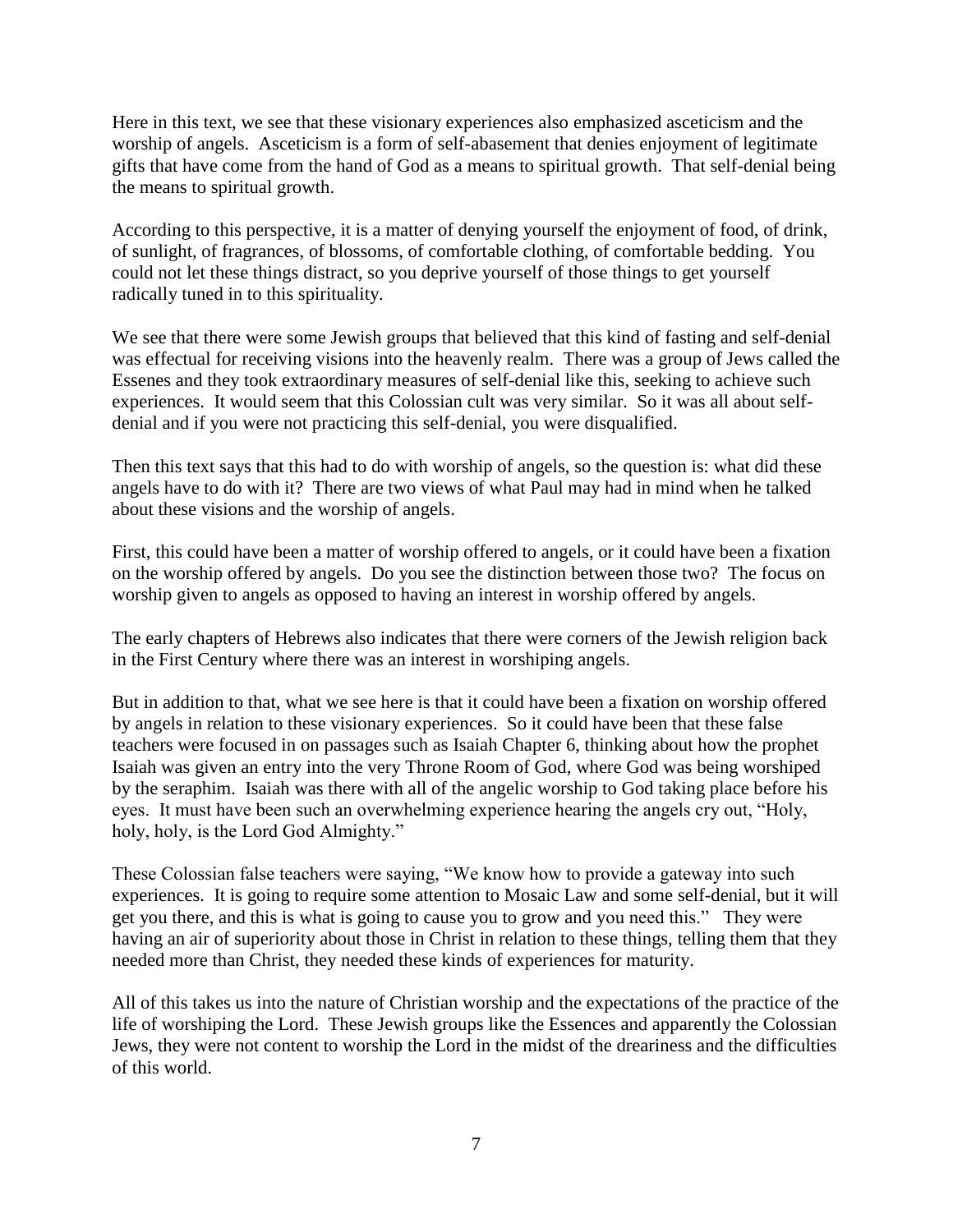They were longing to have these thrilling experiences of being catapulted up into some other realm, which, by the way, was opening them up to demonic influence and total deception. It was not enough to be worshiping God here in this plane of experience, they needed something much higher—these elevated encounters.

There is a yearning for this that is found in human beings everywhere and the fact of the matter is that even some churches design their public worship services for this. Instead of having worship gatherings, you will hear about worship experiences, and it is the effort to take participants into a higher level of sensation and feeling.

In some corners of the church, it leads to a supposed manifestation of the gift of the speaking in tongues which indicates a true breakthrough in the worship of the Lord and spiritual maturity. There are other situations where people try to get caught up in the worship of the Lord so that they are taken into another realm with emotional upwelling by repeated choruses and ongoing musical interludes.

I am not saying that coming together and worshiping with the body of Christ should not involve a stirring of the heart, because, brothers and sisters, there is joy in the Lord and rich doctrine set to melody does in fact touch the human soul. Good preaching ought to engage the mind and stir the heart with the glory of God. But don't mistake some other worldly sensational experience for finally hitting the jackpot of what worship is all about.

So often the Holy Spirit is stirring worship in the hearts of people with two feet planted on a cursed and fallen world. By the grace of the Spirit, praise and thanksgiving is being lifted up to God from hearts that are bereaved and broken by the painful things faced in this life. Our worship rises up from diseased and pain ridden bodies, with sore backs, sore heads, upset stomachs, and weak lungs.

Our worship of the Lord rises up from weak and wounded sinners, grieved once again from another failure and a stumbling into a sin that has been dogging them for years, yet they find fresh grace in the tender mercies of the Lord to pick themselves back up and put them on their feet with gratitude for the grace of the Savior, who holds them fast and through the trials of this life.

Someday we are going to be brought up into an incredible, elevated experience of angelic worship amidst the heavenly choirs. That day is coming! Our sister Linda is experience that right now, by the way. Hallelujah!

However, today worship of the Lord is taking place in the company of fellow strugglers. It is the praise and worship that is being lifted up from jars of clay and broken vessels being filled with the Spirit of the Living God in the midst of the hardships that we face in a very difficult world.

This worship that the Spirit is producing in us in this life is not so much about being catapulted up into the heavens as it is about knowing that there is One who comes from Heaven to earth—a gracious Savior who approaches His people in the midst of the burdens of real life; who is found dwelling in their hearts by the Spirit.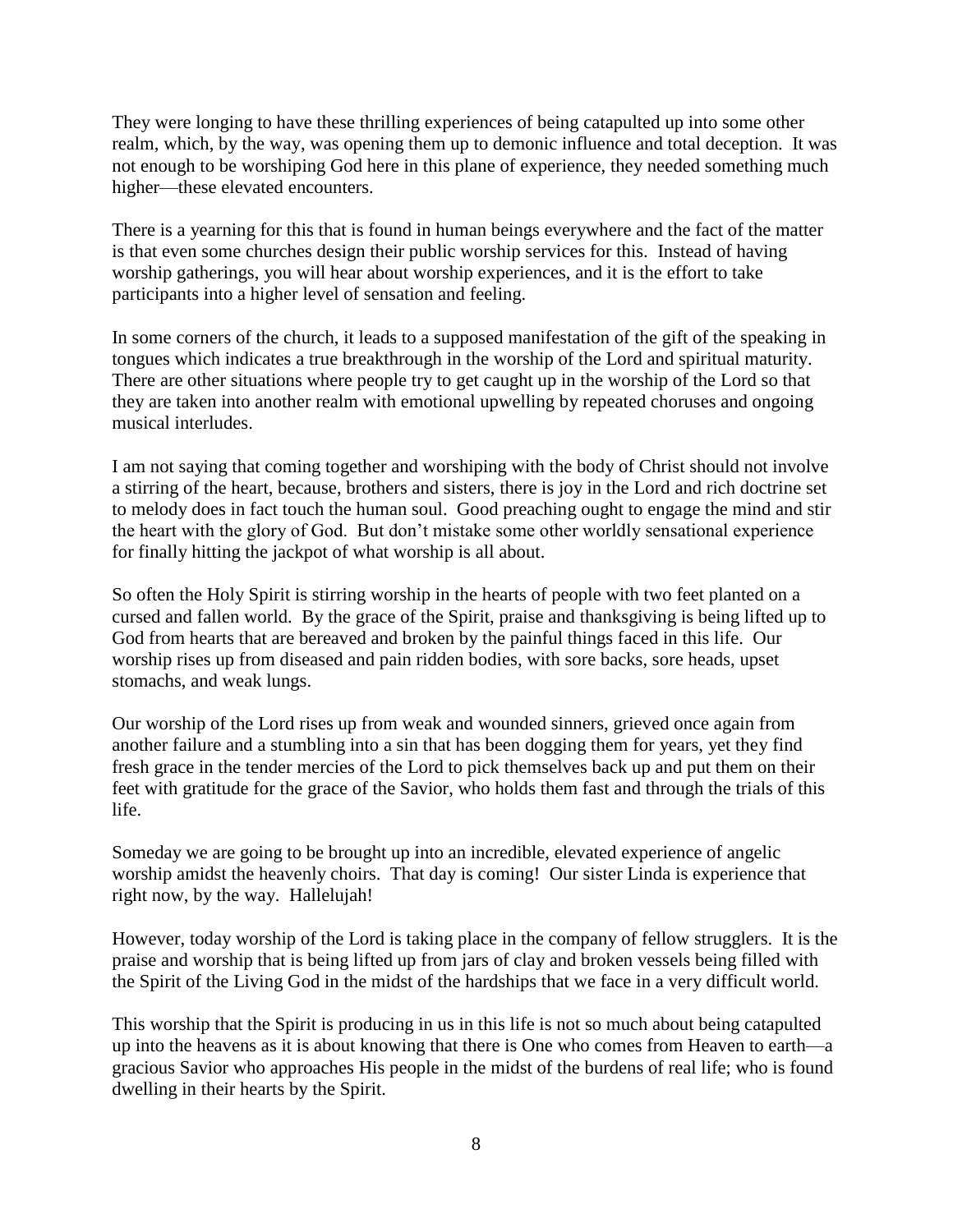It is a Savior who comes to us sinners and strugglers and sufferers with His sufficient grace to forgive us, to cleans us, to renew us, and to uphold us in the worship of the Lord. It is just the expression of gratitude to this Living Savior who has come into our world and who remains in this world with us to see us through the things we face.

In view of all this, what a precious picture of worship is found here in the text that we have just read. In response to all that God has done for us, in response to the points outlined at the beginning of this message, according to what we read in this text, worship of the Lord is a matter of holding fast to the One who is already holding fast to us. This is what it is all about.

Worship is a matter of doing what the false teachers in Colossae were not doing. What were they not doing? Verse 19:

# **<sup>19</sup>and not holding fast to the Head**

So what are we doing as we are given this vision of the glorious grace of our Savior, Jesus Christ and filled with the power of His Spirit? We are holding fast to the Head!

### **<sup>19</sup>…from whom the whole body, nourished and knit together through its joints and ligaments, grows with a growth that is from God.**

The false teachers in Colossae,. like so many in our experience today, were saying, "Growth happens from this other worldly experience." Paul was saying here, "No, growth happens as a result of being connected to Jesus." That is where growth happens. That is where growth comes.

Here in Verse 19 there are three truths about growth that are so plain to see . First, growth comes from connection to Christ alone. Holding fast to the Head, the Head being Christ. Growth comes by being connected to Christ. Second, growth happens in the midst of community with other believers.

We tend to think of growth being a matter of my quiet devotional time with the Lord, and amen to that. We grow during those times, but there is a definite community fellowship aspect to growth that is portrayed here in this text.

We grow in fellowship and in communion with those who have been called into this glorious salvation with us. It is just like ligaments in the body joined together. In the body of Christ, we grow together. That is why gatherings like this are so vitally important. That's what God calls us to. That's why fellowship gatherings through the week are so important, because we grow together in the Lord.

What is Christian growth all about? It is about being connected to Christ. It is about being in community with other believers, and it comes through the power of God. It is a growth that is from God. He is activating spiritual power in us that helps us to grow in the ways of Jesus. But we cannot go holding fast to other avenues of growth that we are being influenced to do, because